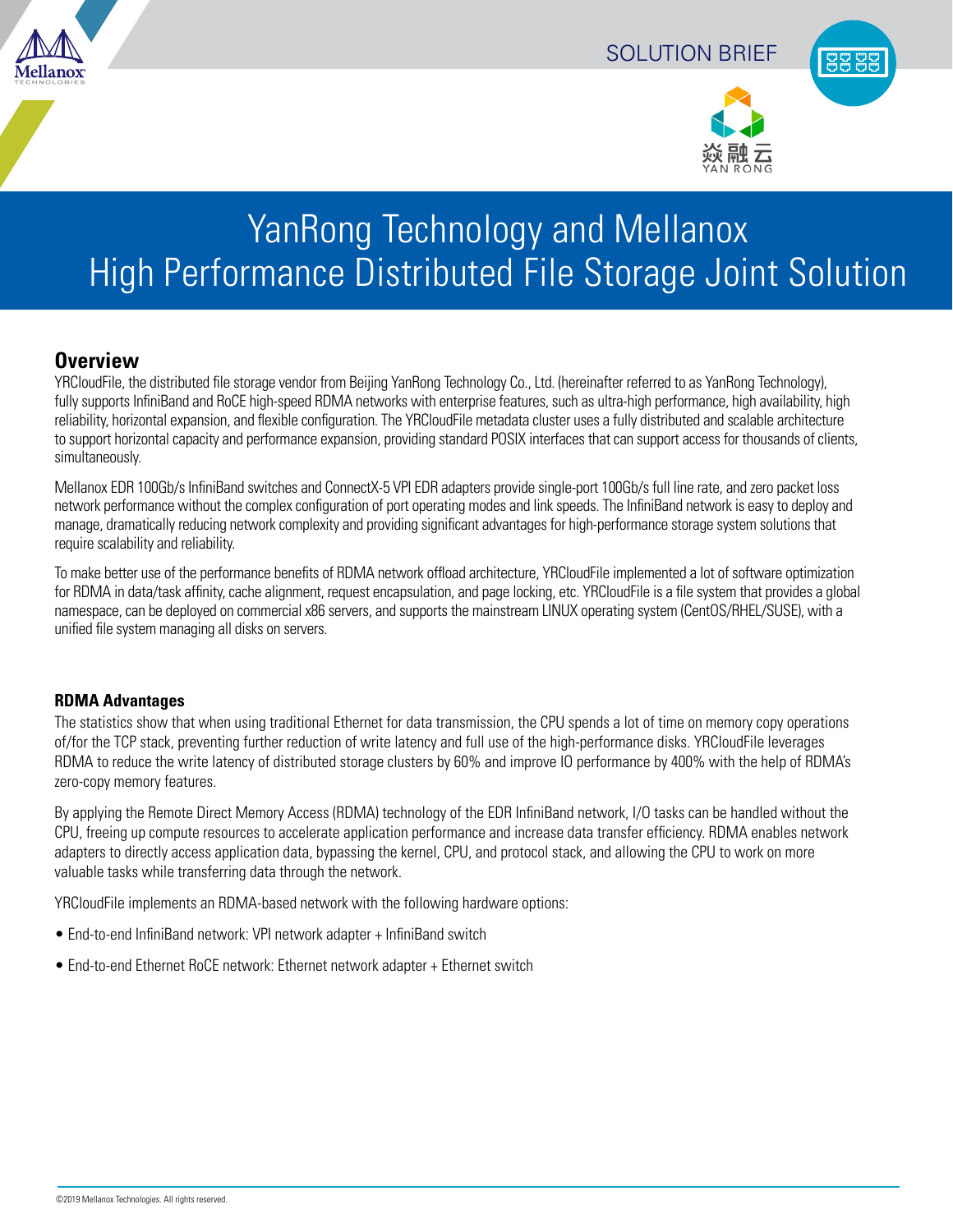

### **PERFORMANCE TEST RESULTS**

In the benchmark performance test, four 2U x86 client servers were used to test the YRCloudFile performance. IO requests are initiated from clients through EDR InfiniBand to YRCloudFile storage clusters composed of two x86 servers (with two 3.5TB NVMe disks in each server respectively).



**Figure 1:** *Benchmark testing YRCloudFIle performance*

In a 4K random read and write test, the performance of a single NVMe disk reached 220,000 IOPS, and two to 4 NVMe disks displayed a linear growth capability. At high IO pressures, the random read latency is approximately 300 microseconds and the write latency is always less than 200 microseconds.



**Figure 2:** *4K Rand Read-Write (IOPS)*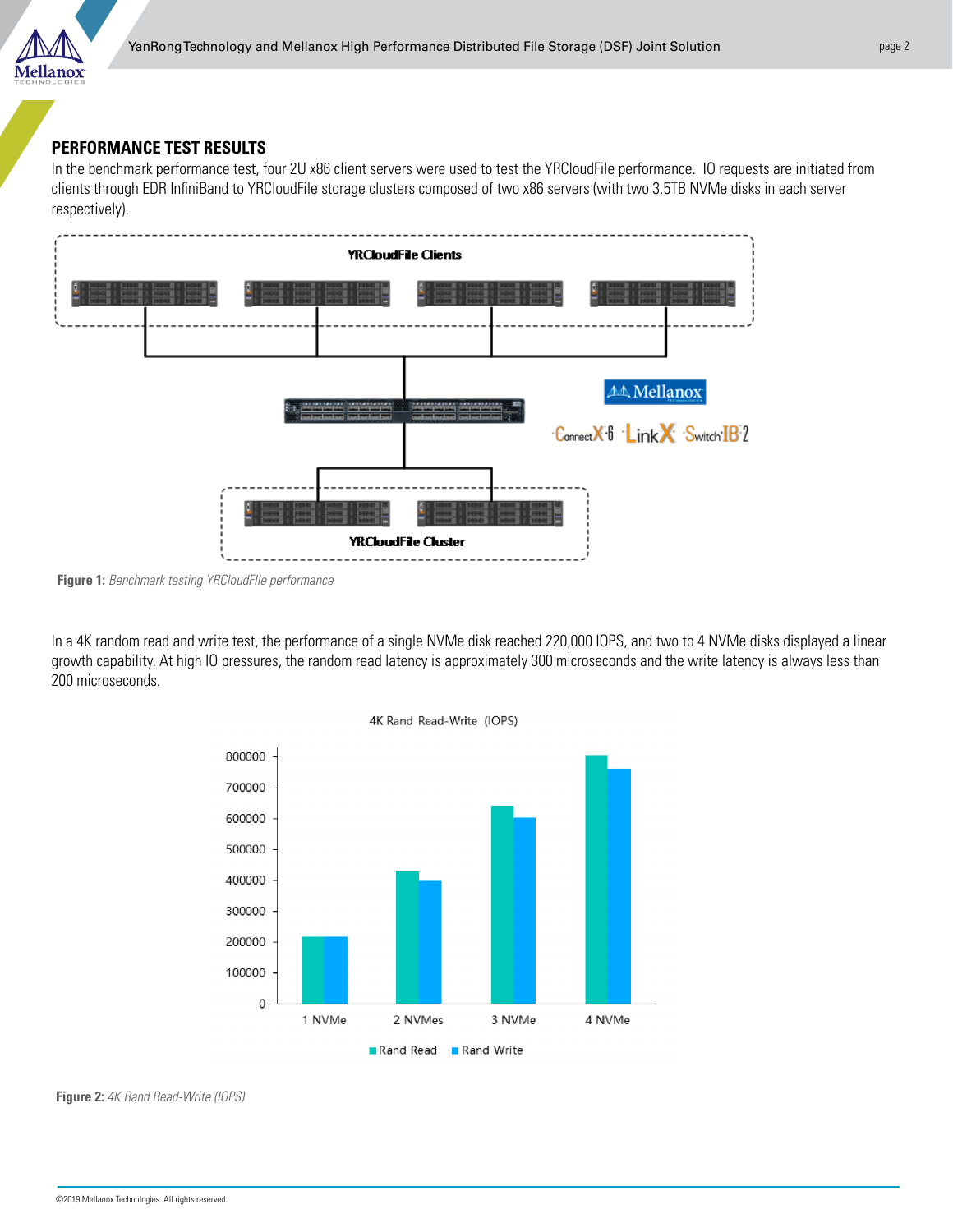



**Figure 3:** *4K Rand Read/Write Average Latency*

In a 512K sequential read/write test, the bandwidth performance in a cluster architecture reaches 10GB/s and 6.5GB/s (the upper limit of the DUT disk's performance), whether the environment supports two clients or 4 clients. With the support of an EDR 100Gb InfiniBand network, YRCloudFile can take full advantage of the physical performance of NVMe disk bandwidth. At the same time, 512K read/write latency remains under 2.5 milliseconds.



**Figure 4:** *512 sequential read/write test: 2 clients*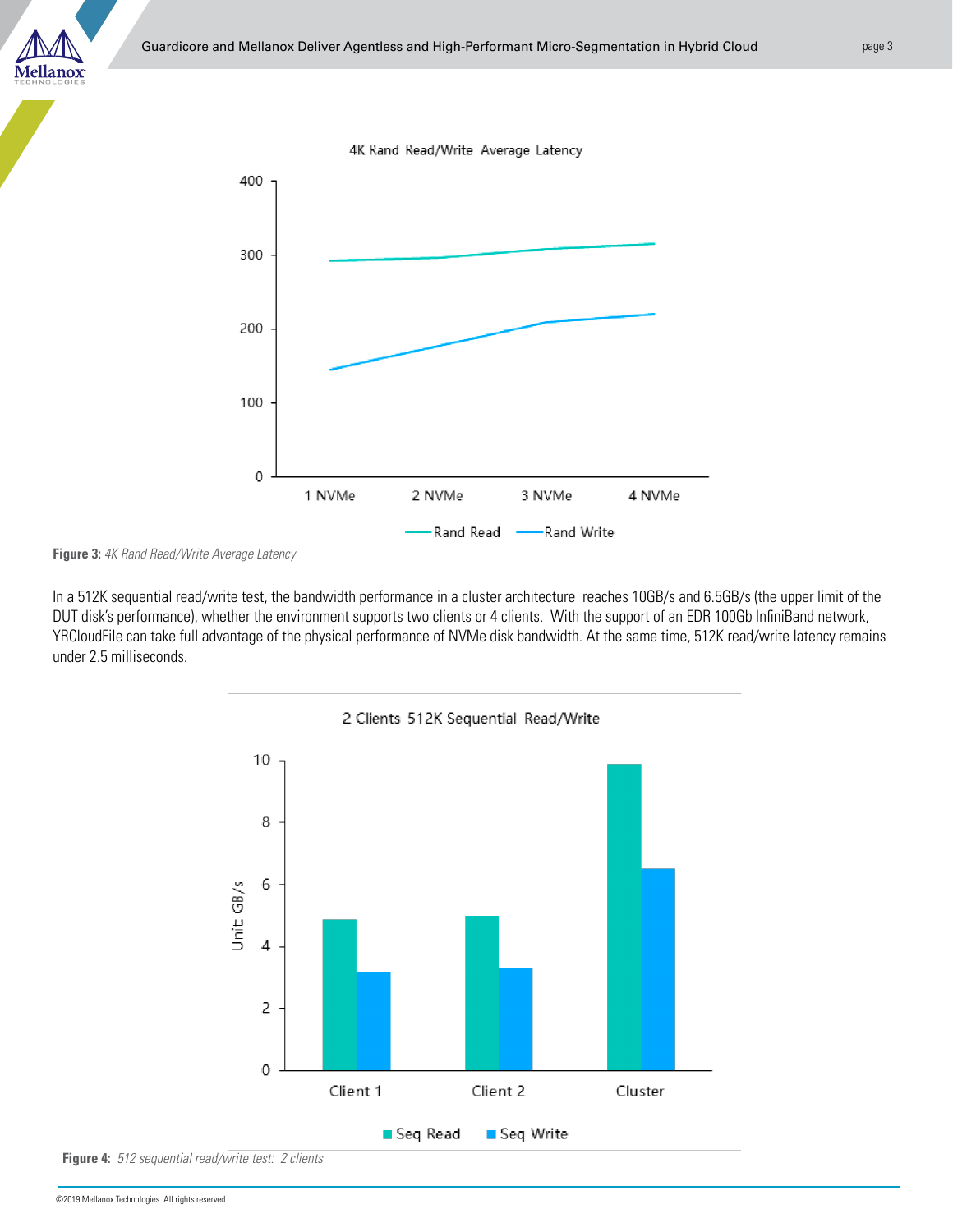





#### **Application Scenarios**

YRCloudFile and Mellanox jointly provide a high-performance distributed file storage solution, designed for container storage, high-performance computing, AI, and content management systems, etc. The solution greatly improves the performance of parallel access to small cluster storage files and simplifies management and maintenance.

Based on YRCloudFile, the high-performance, high-availability, high-reliability unified storage platform provides users with the following technical advantages:

• High bandwidth, IOPS and low latency distributed file storage

• Support for multiple versions of Kubernetes, Docker Swarm, Mesos and other mainstream container orchestration platform; with lifecycle management of various files

• Support for standard POSIX interfaces